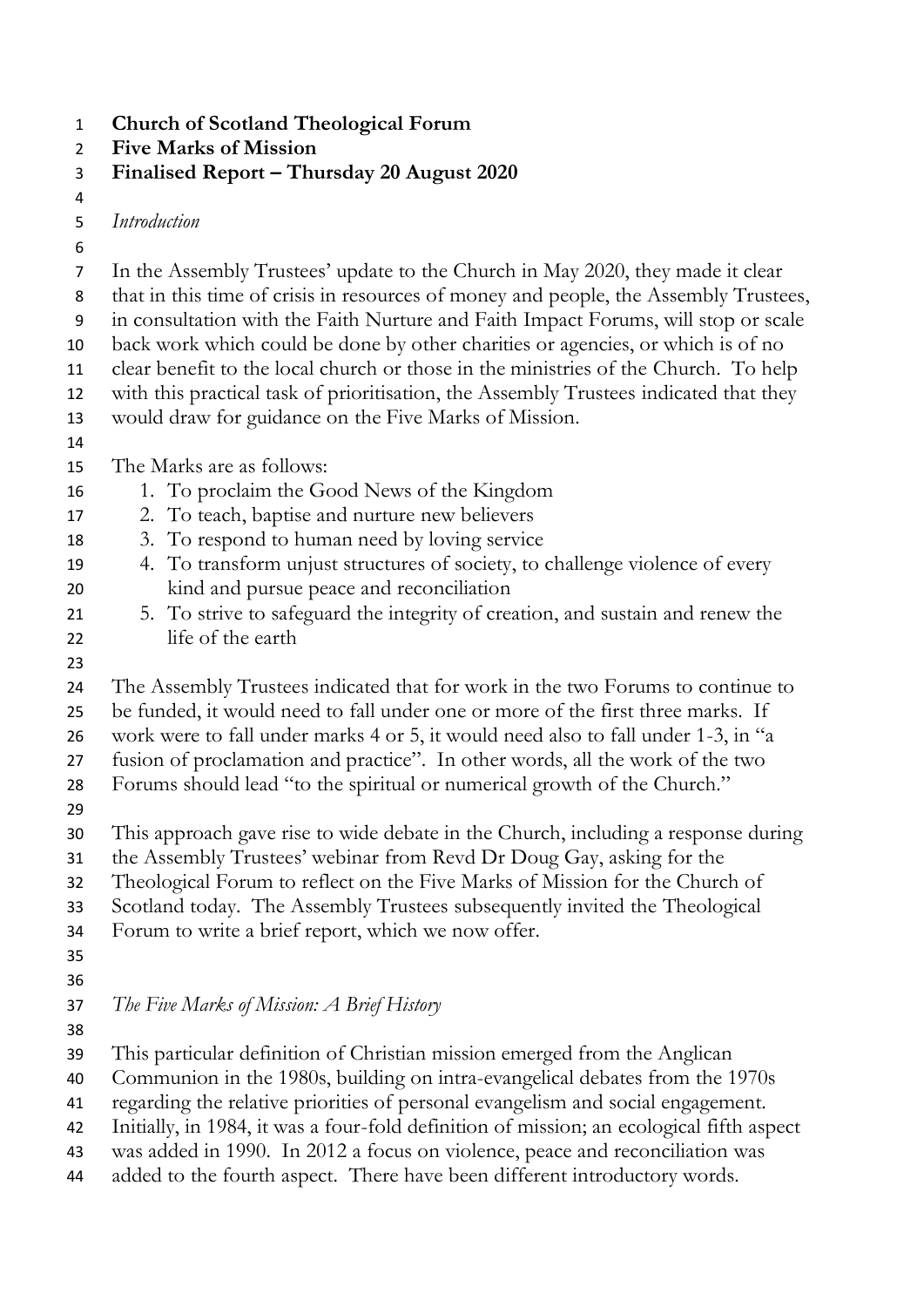Initially they were: *The mission of the Church is therefore:*. But today, the introduction

- on the Anglican Communion website has become: *The mission of the Church is the mission of Christ.*
- 

 It is in the past decade or so that this definition of mission has gained widespread acceptance and use both within the Anglican Communion and ecumenically. The Five Marks are central to the current process of strategic planning in the Church of England. Within the Church of Scotland, Doug Gay in *Reforming the Kirk* (2017) spoke warmly of the Five Marks: "This is the kind of full-spectrum lens which I believe we need to refocus the life and work of the Church of Scotland. It calls evangelicals beyond individualism to social and ecological ethics. It reminds liberals of the importance of evangelism and discipleship… This is the key insight which I think can be the star which guides us on the next stage of the Kirk's journey…. Missiology frames ecclesiology which frames ministry." (189) And Ecumenical Relations in their report to the General Assembly of 2018 reflected briefly on the Five Marks in the context of the widespread ecumenical turn to seeing mission as the Mission of God (*missio Dei*).

- 
- 

## *Theological reflections on the Five Marks of Mission*

 In order to assess the current discussion over the use of the Five Marks in the Church, we need to recognise an ambiguity over their purpose. They have lacked a consistent frame: is this God's mission? Christ's? The church's? And when they are used as some form of yardstick for assessing priorities in a particular context, how does the church's mission relate to that of God or Christ? This lack of a consistent frame may contribute to a certain ambiguity as to their status and use in particular contexts. Are the Marks broadly to be understood as a theological understanding of God's mission in the world in which the church participates, or as a practical checklist for churches' missional work in specific contexts, or some balanced combination of these and other interpretations? 

 The Forum's view is that the Five Marks function helpfully as a theological vision statement for Christian mission. They include essential aspects of the missional work of the church: evangelism, discipleship, pastoral care, social justice,

- reconciliation and care for creation. This combination echoes the teaching of
- Jesus, the practice of the early church, the message of the biblical prophets,
- insights from the experiences of poor and oppressed people, and openness to
- science and ecological awareness. Their language and emphases are agreeable to
- our Reformed understanding.
- 

 There are other aspects of mission which arguably could also find a place, such as worship, prayer, holy communion, nurturing the discipleship of all believers; sacred

spaces; mention of other faiths, cultures, traditions and philosophies of life; and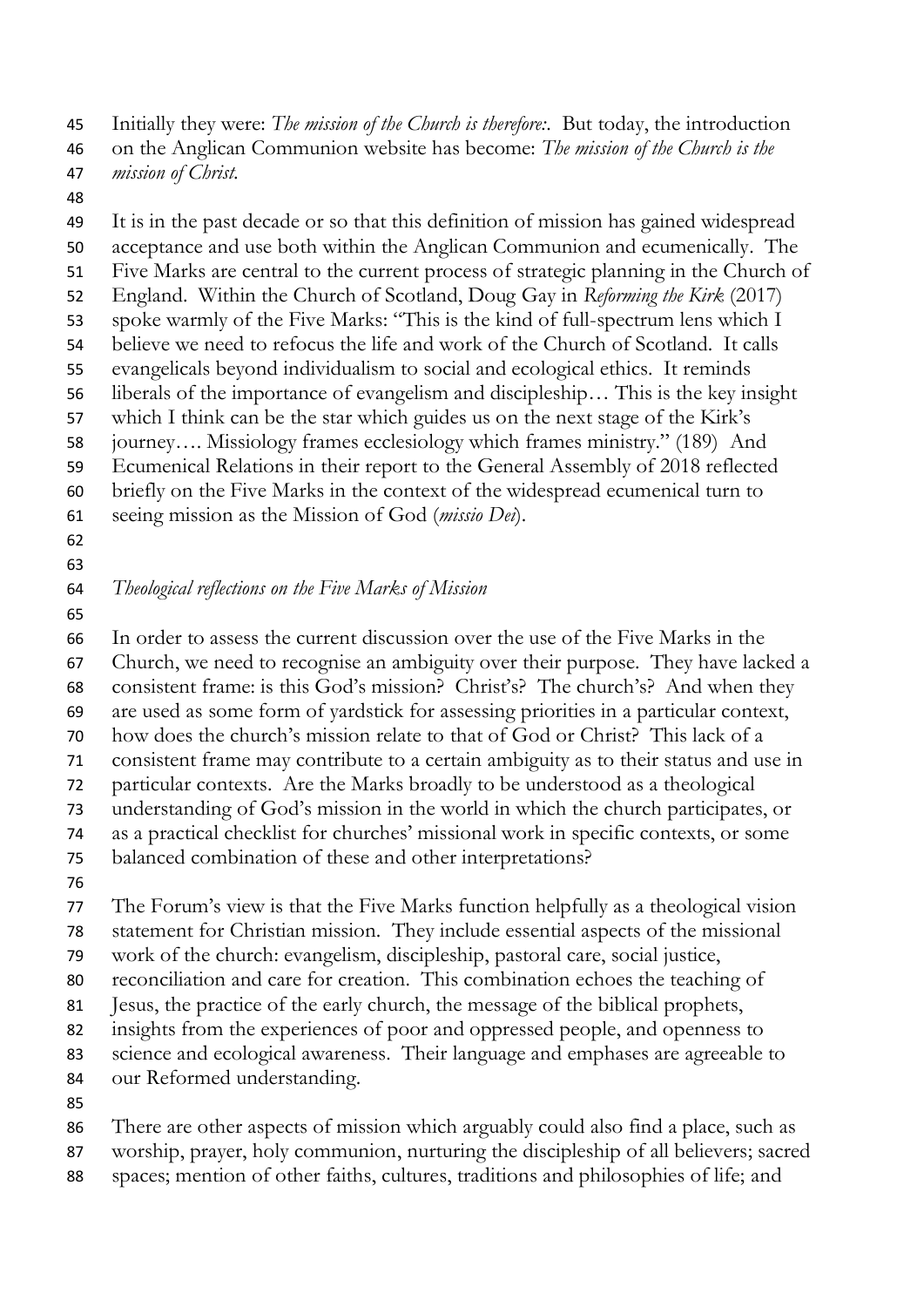acknowledgment of the differences between cultures in which mission takes place. It may be that these other aspects would belong more naturally in a detailed, local, contextual plan for mission. The Five Marks are not that kind of plan – national, regional or local – for a particular place and time, or particular church tradition. While the focus of our conversation has been on the Five Marks, we note in passing that there could be quite different ways of conceptualising mission, for example according to the traditional threefold office of Jesus Christ as prophet, priest and king, which has received significant emphasis in Reformed theology. There are also internal questions raised by the Five Marks. As a vision statement for mission, is there a hierarchy within the Five Marks? Is one or more foundational? Are some more important than others? At least two could be seen as foundational. Arguably the first mark, proclaiming the Good News of the Kingdom, could be seen as incorporating all of the succeeding elements, particularly if proclamation is understood not only as speaking and writing, but in loving and acting. Alternatively the third mark, responding to human need by loving service, could be seen as incorporating proclamation of the Gospel, nurturing and baptising, social and ecological engagement. But more important than any hierarchy is the Forum's conviction that all these five aspects belong within any vision statement of Christian mission. They hang together. Proclaiming the Good News of the Kingdom necessarily involves transformation in the lives of individuals and societies; loving service does not stop with care for individuals but aims to reach their community and environment; Good News is not only for the salvation of individual people, but for their lived experience within families, communities, conflicts and creation. In being invited to share God's mission for the world, we are called to contribute across that whole mission so far as we are able. *So far as we are able* 

 Our current context in the Church of Scotland, both before the pandemic and exacerbated by it, is one of reduced resources – fewer people and less money. Prioritisation in how to offer and place our resources in our lives and work of mission has always been essential, but has come into even sharper focus through the pandemic. The Assembly Trustees have a particular responsibility for this prioritisation, and have set out an approach to the Five Marks of Mission as a way to guide the Church in setting priorities.

 On learning of such priorities for the two central Forums of the Church, some people clearly felt that aspects of mission which they believed to be essential to the Gospel were being devalued. What may have exacerbated this impression was the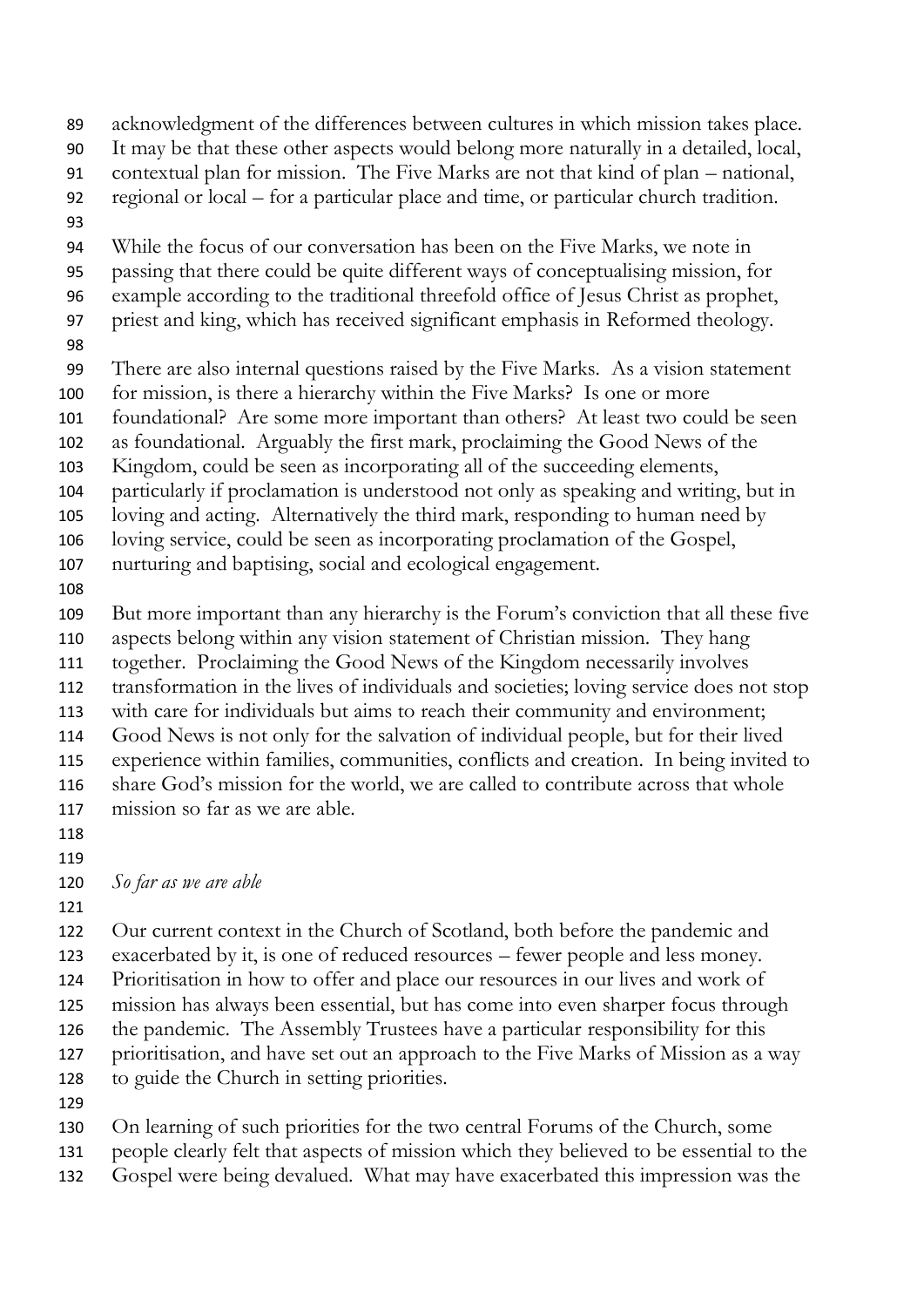apparent use of the Five Marks of Mission as a list of priorities from which the

- Church could choose some as more important than others at this particular time.
- The difficulty which was quickly realised by many in the Church with that
- approach was that the Five Marks as a vision statement of mission are akin to a
- definition of mission. And so any attempt to prioritise some marks over others
- may give the impression that our Christian mission is being redefined.
- 

 It is clear from the strength of recent debate that the Five Marks of Mission are not the sort of text which can straightforwardly guide prioritisation in the current context. It is our view that the Five Marks are not separable into parts with some having more theological importance than others. And so while the Five Marks may helpfully point to areas of work which are broadly missional, they are not particularly suitable for informing specific decisions about resource-allocation for work which falls within the Marks. They are too general, applying across denominations, geography and history. And they are definitional rather than a plan for a particular place and time. It may be that the terminology of "Marks" may contribute to misunderstanding. If called, for example, "Five Aspects of Mission", that could suggest a more holistic understanding of our missional life.

 Of course, there is no theological reason why every aspect of the work of the two central Forums of the General Assembly should be required to fulfil all Five Marks of Mission. (Nor perhaps is every Christian or congregation required to fulfil every mark.) For one thing the Church of Scotland exists in ecumenical settings within and beyond Scotland, and different aspects of mission may be exercised more fully by different denominations or parts of the church. Furthermore, the Church of Scotland witnesses to Christ not only through the work of central agencies, but in the work of presbyteries, parish churches, ministries and – above all – its members. It may well be that in a time of depleted resources, the task of prioritisation in mission is not which Marks of Mission matter more, but which individuals and organisations within the Church (and across the church ecumenically) are better placed within specific contexts to witness in particular ways. Such pragmatic decision-making – requiring a practical wisdom – is essential to planning how we as a church will continue in mission, guided of course by scripture, Reformed tradition and particular visions such as the Five Marks of Mission. 

*A related concern*

 At almost the same time as we received the request from the Assembly Trustees to consider the place of the Five Marks of Mission in the Church, we were asked by a minister if we would consider theological issues around places of worship. The family resemblance between these issues comes in the context of prioritisation in a time of diminishing resources. Many church buildings are being used less and less for worship, or being closed and sold; the growth in online worship since March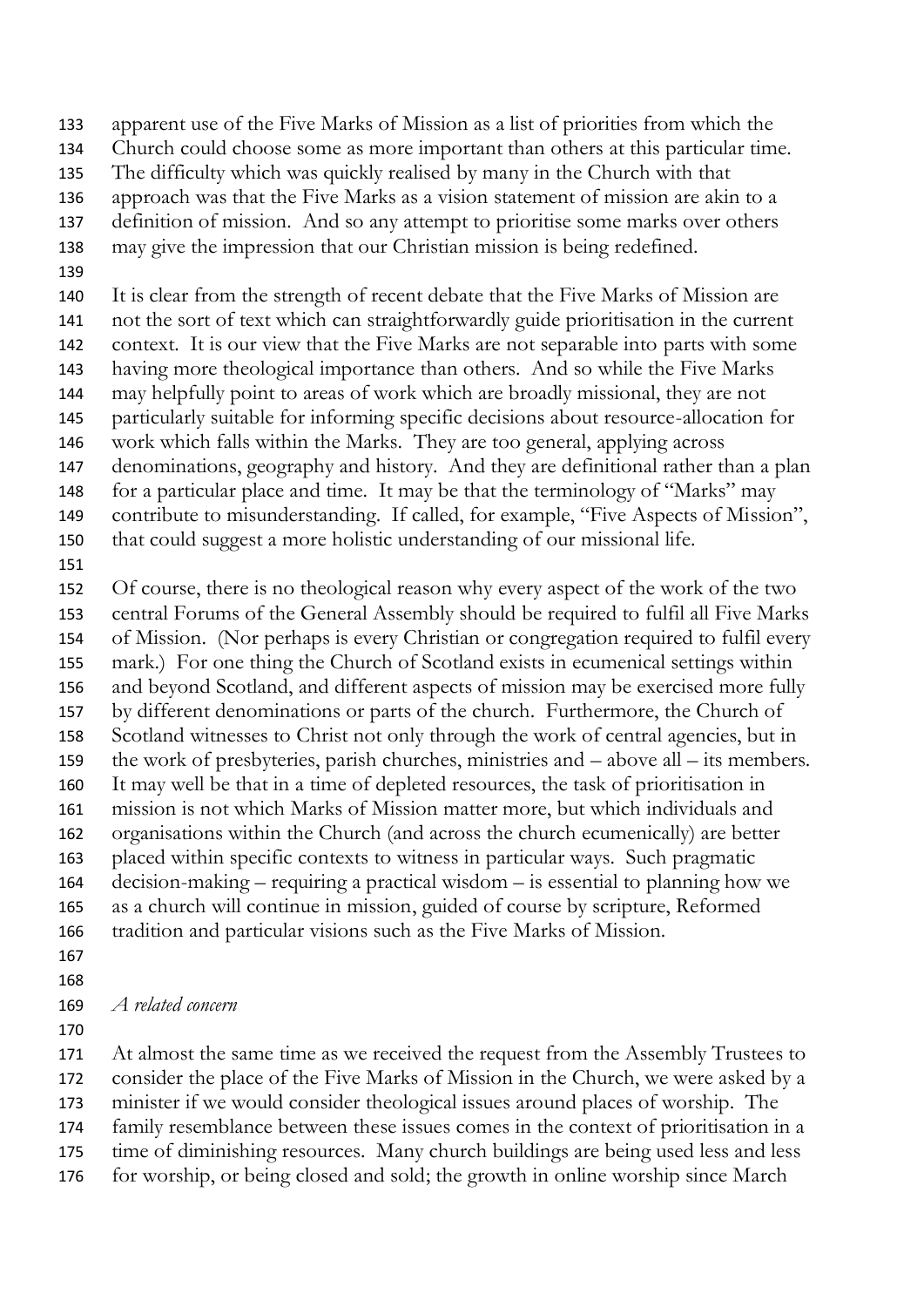2020 has also raised questions around where we worship. The Forum was asked if we would consider the importance of architecture, beauty and other aesthetic questions in relation to the prioritisation of spaces for worship and for mission. This is clearly a significant and sensitive set of questions, and this relatively brief report is not the place for an extended reflection. We raise it here to indicate how wide-ranging theological questions can be in reflecting on practical decision- making in a time of shrinking resources. Moreover a vision statement such as the Five Marks of Mission would need to be supplemented by other considerations when reflecting on issues around sacred spaces.

 

## *Conclusion*

 The Theological Forum has welcomed this invitation not least because it has cast light on mission. It may be tempting in a deeply troubled time for the Church to focus on the Church as it is, and how we offer worship, sacraments and pastoral care within the Church during the pandemic and associated restrictions on public life. (And indeed the Forum has offered reflections on online sacraments, available on the Church's website.) But the Forum is convinced of the central importance of mission at this time no less than at any other. And we are strongly persuaded that concern for social justice, reconciliation and the environment are essential parts of that mission, alongside evangelism, discipleship and pastoral care, not only because we see them as part of God's mission to the world, but also because we cannot with integrity proclaim the Good News of the kingdom, or teach, baptise and nurture new believers while offering too narrow a hope for that kingdom. The pandemic has shown that society in Scotland and beyond continues to be deeply concerned for social justice and environmental responsibility, and the Church faces the significant danger of losing further credibility if it is not also deeply concerned with these matters as part of its mission.

 In conclusion, we affirm the Five Marks of Mission as a helpful vision statement for Christian mission, and a useful definition of mission to guide the Church of Scotland today. The Five Marks hang together: each conveys something essential to God's mission in the world as we discern it. In every context, including the current circumstances of constrained resources in the Church of Scotland, it is necessary to direct resources at different levels of the Church into different aspects of work. The Five Marks may be helpful in offering a broad, generous theological vision to frame pragmatic decisions over priorities, but the Five Marks themselves do not do the work of prioritisation. That requires a practical wisdom, with an awareness of specific local, regional and national contexts. Such decision-making will also recognise the missional lives and work of members, ministers, churches and presbyteries alongside central Forums, and the possibility of sharing responsibility for aspects of mission through ecumenical partnerships.